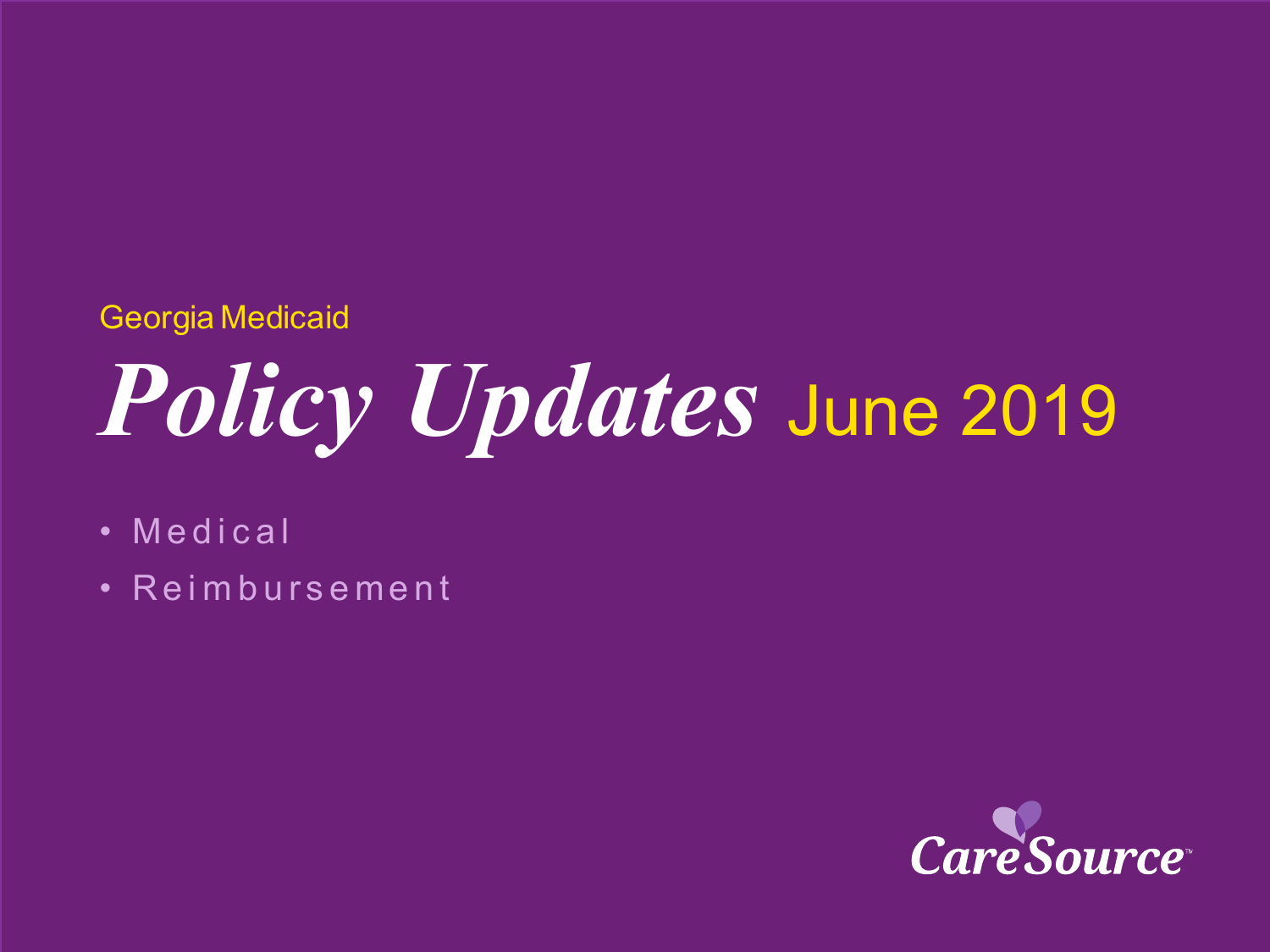

#### AT CARESOURCE, WE LISTEN TO OUR PROVIDERS, AND WE STREAMLINE OUR BUSINESS PRACTICES TO MAKE IT EASIER FOR YOU TO WORK WITH US.

We have worked to create a predictable cycle for releasing administrative, medical and reimbursement policies, so you know what to expect.

Check back each month for a consolidated network notification of policy updates from CareSource.

#### HOW TO USE THIS NETWORK NOTIFICATION

- Reference the list of policy updates.
- Note the effective date and impacted plans for each policy.
- Click the hyperlinked policy title to open the webpage with the full policy.

#### FIND OUR POLICIES ONLINE

To access all CareSource policies, visit CareSource.com and click "Health Partner Policies" under Provider Resources. Select the type of policy and the CareSource plan to access current policies. Each policy page has an archive where you can find previous versions of policies.